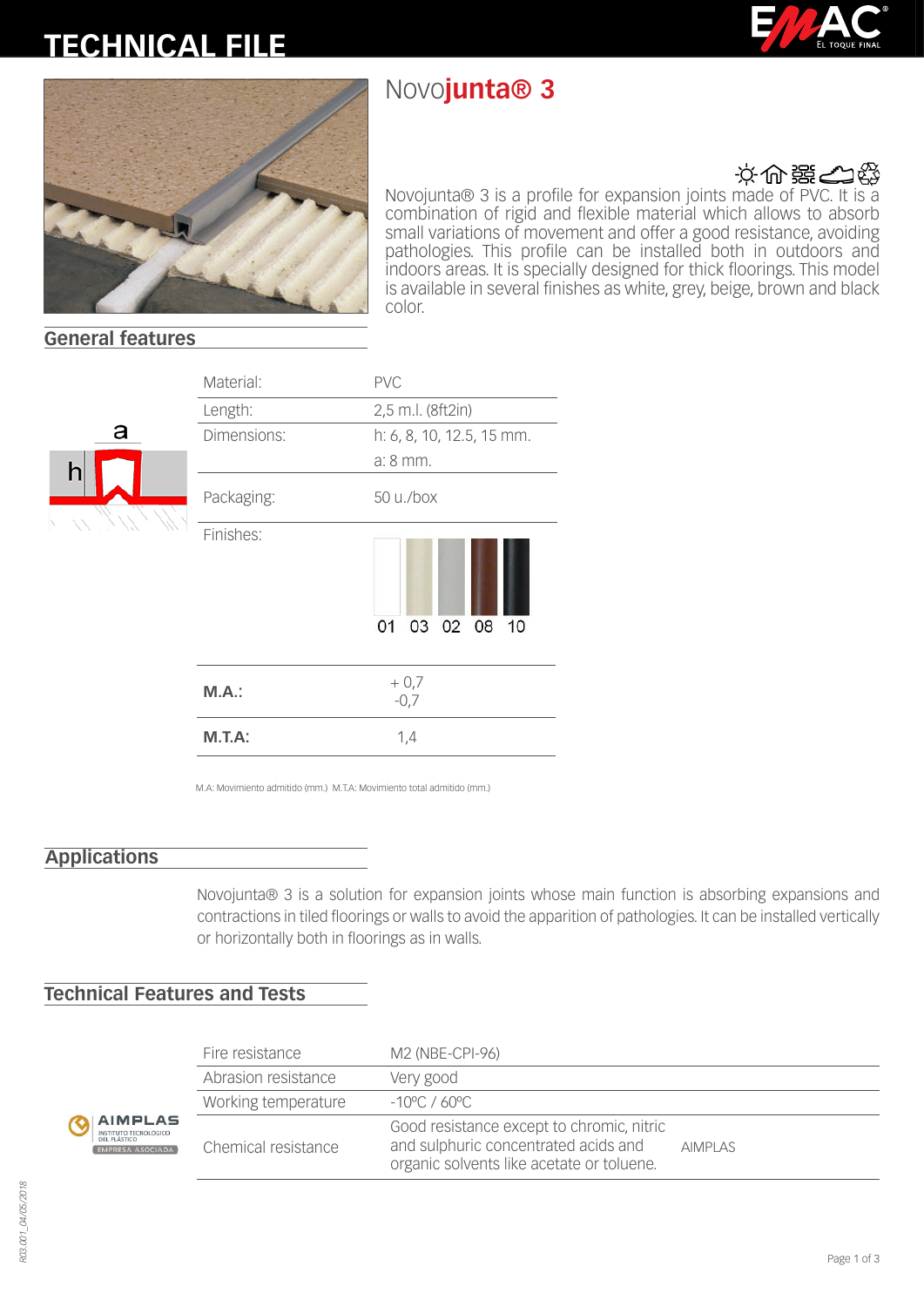

## **TECHNICAL FILE** Novo**junta®** 3

## **Materials**

**PVC** Novojunta® 3 is a profile made by coextrusion of PVC-P (rigid PVC) and PVC-U (flexible PVC). PVC-U allow the profile to absorb expansion and contraction movements from floor and wall tiling where is installed and PVC-P is suitable, due to its rigidity, to the support of the tile.

> El PVC (polyvinyl chloride), is a polar amorphous thermoplastic polymer highly resistant to abrasion, corrosion and a wide range of chemical products. Has a good resistance to impact, low water absorption, low electrical conductivity and is dimensionally stable.

### **Recommendations of installation**

Emac®, in his awareness for the correct execution of the ceramic systems, took part in the committee for the elaboration of the UNE 138002: 2017 standard "General rules for the execution of ceramic tile systems by adhesion". In that UNE standard the recommendations of installation for expansion joints were defined as follow:

| <b>Installation</b>        | <b>Separation distance / Area</b>                                                            | Joint width<br>(mm)    |  |  |
|----------------------------|----------------------------------------------------------------------------------------------|------------------------|--|--|
| Linear expansion joints    |                                                                                              |                        |  |  |
| Outdoor walls              | Fach $3 - 4$ ml max.<br>Regular areas max. 16 m <sup>2</sup>                                 | $>= 8$ mm              |  |  |
| Outdoor floors             | Each 2,5 - 5 ml max.<br>Regular areas max. 16 m <sup>2</sup>                                 |                        |  |  |
| Indoor floors              | Respect open contraction joints<br>Fach 8 ml maximum<br>Regular areas max. 40 m <sup>2</sup> | $>= 5$ mm              |  |  |
| Singular points            | Door treshold<br>Floor changes                                                               | $>= 8$ mm              |  |  |
| Perimeter expansion joints |                                                                                              |                        |  |  |
| Indoor walls               | Perimeter joints<br>Wall / Ceiling<br>Wall / Wall                                            | $>= 5$ mm<br>$>= 8$ mm |  |  |
| Outdoor walls              | Indoor / outdoor edges                                                                       |                        |  |  |
| Indoor floors              | Perimeter joints and encounters with elements                                                | $>=8$ mm               |  |  |
| Outdoor floors             | Perimeter joints and encounters with elements                                                |                        |  |  |
| Singular points            | Encounter joints with joinery                                                                | $>= 5$ mm              |  |  |

These recommendations are the minimum dimensions to take into account. The particularities of each project could make necessary to place the joints at less distance. The expansion joints should be planned since the project phase. The correct design and dimensionement of the expansion joints, together with an adequate choice of materials and a correct installation execution, will help to prevent from the apparition of pathologies.